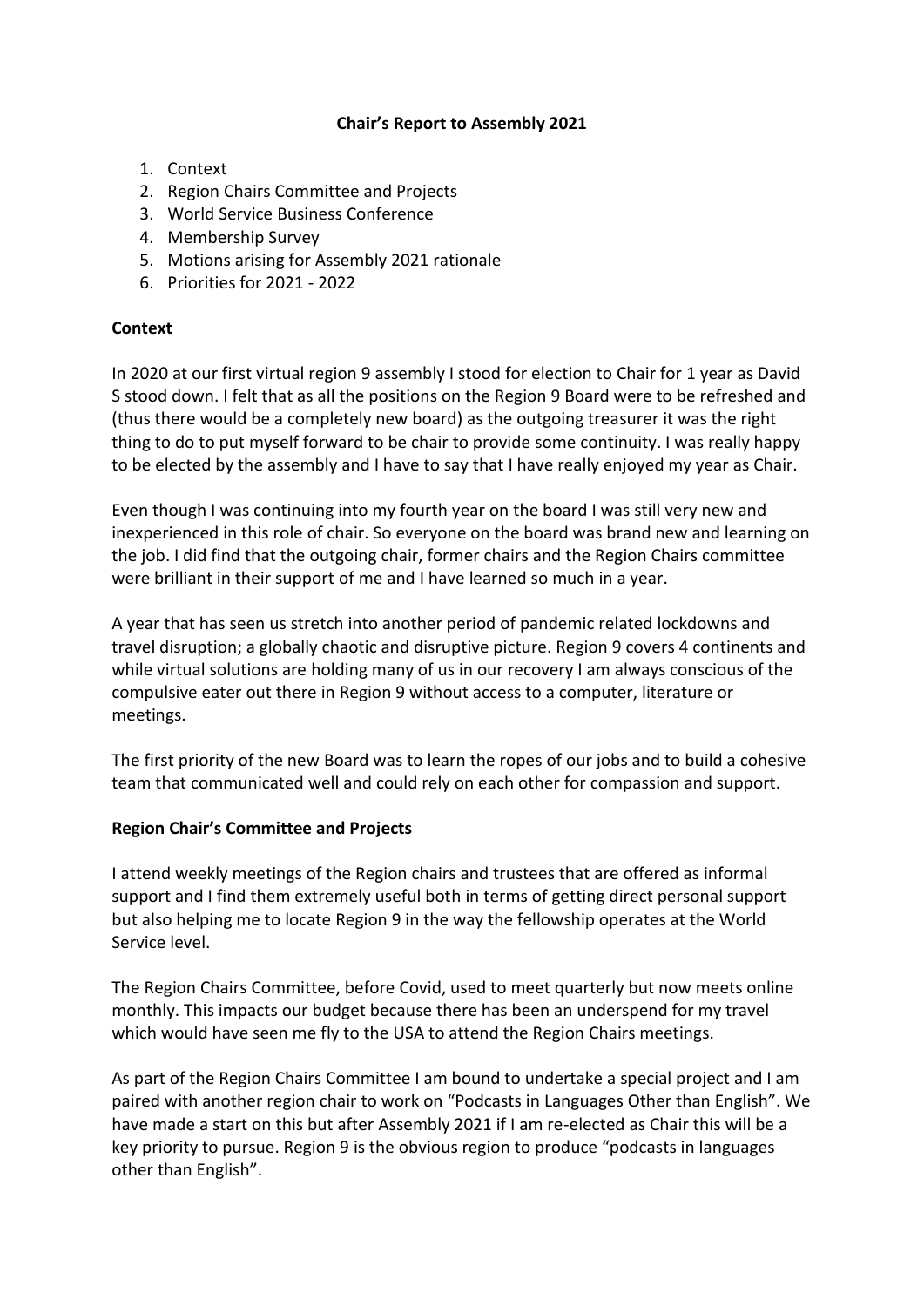#### **World Service Business Conference**

Please see also Prune's report as our WSBC Delegate.

I attended WSBC for the first time in 2021 and of course it was a virtual event. I found it shocking in many ways to experience the American-centred privilege in the space and how hard any of our Region 9 contributors had to work to raise the profile and concerns of the needs of our region. I found it quite hardgoing and had to take rigorous inventory to find the willingness to stay and participate.

What was incredible was the camaraderie and connection of the Region 9 attendees at WSBC who participated in a whatsapp group where we worked out in real time the implications of all the motions on Region 9 and gave each other encouragement and support to speak up in discussions. By the end of the week of WSBC I was back in love with the fellowship and even more deeply with our Region.

One of the most significant decisions at WSBC for me was that Special Focus groups were given the go ahead to form "Special Focus service boards" which would operate like "Language Service Boards" and one of the special focus service boards would be the (American terminology) BIPOC Special Focus (Black Indigenous and People of Colour).

A dialogue emerged during WSBC between myself and Black fellow based in the USA who is African American and she was passionate about the development of OA in Africa, which of course, is in Region 9. I can see how the development of a special focus group for Black people and people of colour globally will be a cornerstone in the expansion of OA in Africa. I find this celebration of diversity and difference to be hugely refreshing and vital to delivering our primary purpose.

#### **Membership Survey**

In early 2021 we sent out a survey to our membership via the Weekly Announcements. It was a short and simple open questionnaire which asked fellows to identify the opportunities and challenges they faced in carrying the message of OA to the compulsive eater.

We received 30 responses.

Among the fellows who responded who served at the group or intergroup level they indicated that they felt on average only 4/10 informed about the work of Region 9. Whereas fellows who had served at the regional level, inevitably felt better informed.

Most of our respondents felt that the shift towards more use of technology due to the pandemic was a real benefit to our ability to help the compulsive eater and many called for more podcasts, videos, information and online meetings to continue.

Conversely, the lack of face to face meetings in at this time due to pandemic restrictions was also listed as a real challenge; as was lack of technological knowledge or access to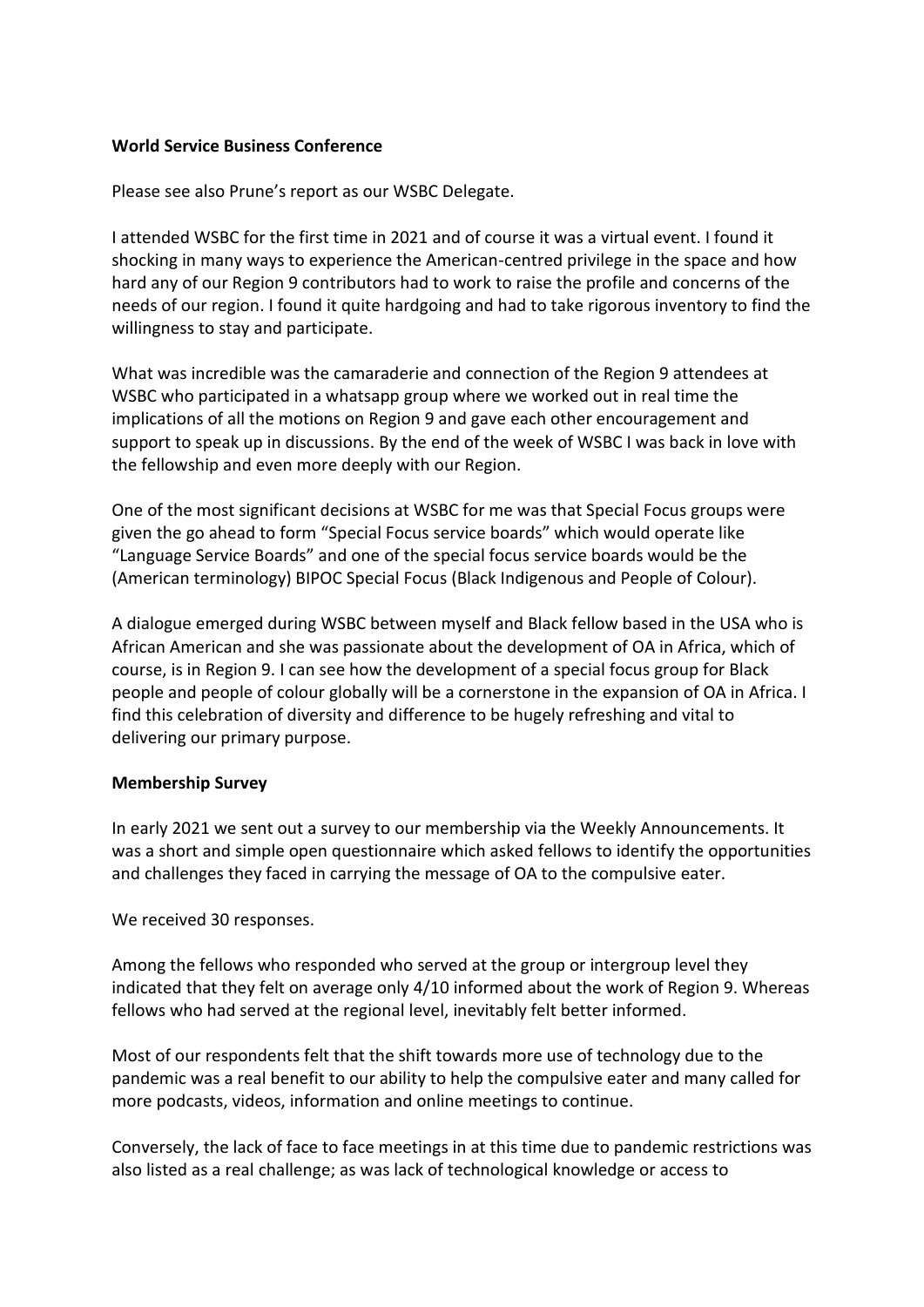technology. As always the issue of not having literature and meetings in their Mother Tongue was highlighted as a priority to address.

One of the key concerns people reported about "carrying the message" was uncertainty about how to maintain anonymity and how to do public information campaigns that are "attraction not promotion".

This is a topic that has been discussed at the Region Chairs committee level which is that a co-ordinated press campaign by the Region would support smaller intergroups. Of course, most other regions only have one language to do their campaign in! But I feel that moving forwards this is something for us to consider at Region 9, as a response to our membership.

### **Motions Arising for 2021 Rationale**

When I stood for election as Chair I said there was one major inevitable piece of work that we need to navigate and that is that Region 9 has no legal status and yet has a business bank account in the UK. This came to light during my time as treasurer because PayPal froze our account and asked us to prove who we were (ie not committing fraud) and (even though we are not committing fraud) we could not prove who we were. I would like to highlight and celebrate the work of our Treasurer Ricki and Banker Mel this year for progressing this issue.

We sent out an electronic poll to the membership of the 2020 Assembly to confirm that we the Board had the mandate to proceed to appoint a consultant to give us legal and tax advice about the best form of organisation for us. We will likely end up being registered as a charity or company in the UK for banking purposes.

It was giving me sleepless nights imagining the amount of work involved in establishing a legal entity and also the difficulties we would encounter as an international fellowship trying to find volunteers willing to take the responsibility of being on the board of a charity or company and undertake the legal duties involved. I also saw there would be a significant risk to continuity of business in the event of a fellow relapsing, quitting or disappearing (as we have to prepare for when working with addicts in recovery) but also simply that there is a rotation of board members on a regular basis anyway.

In prayer it occurred to me that since we have a large underspend from the previous financial year and the tradition 7 contributions have been consistently increasing that we could reasonably afford to employ someone (or more than one person) to administer and co-ordinate the legal entity. We could create a (virtual) Region 9 Office like we have the World Service Office to administer the business of the fellowship; we could have a paid administrator to establish consistency in Region 9.

To be honest since this idea landed in me I have felt so much more positive about the future of Region 9!

In addition to this we would like to pay for a webmaster and an accountant – so that these duties are undertaken by paid professionals which will alleviate the pressure on volunteers to do such important and weighty things.